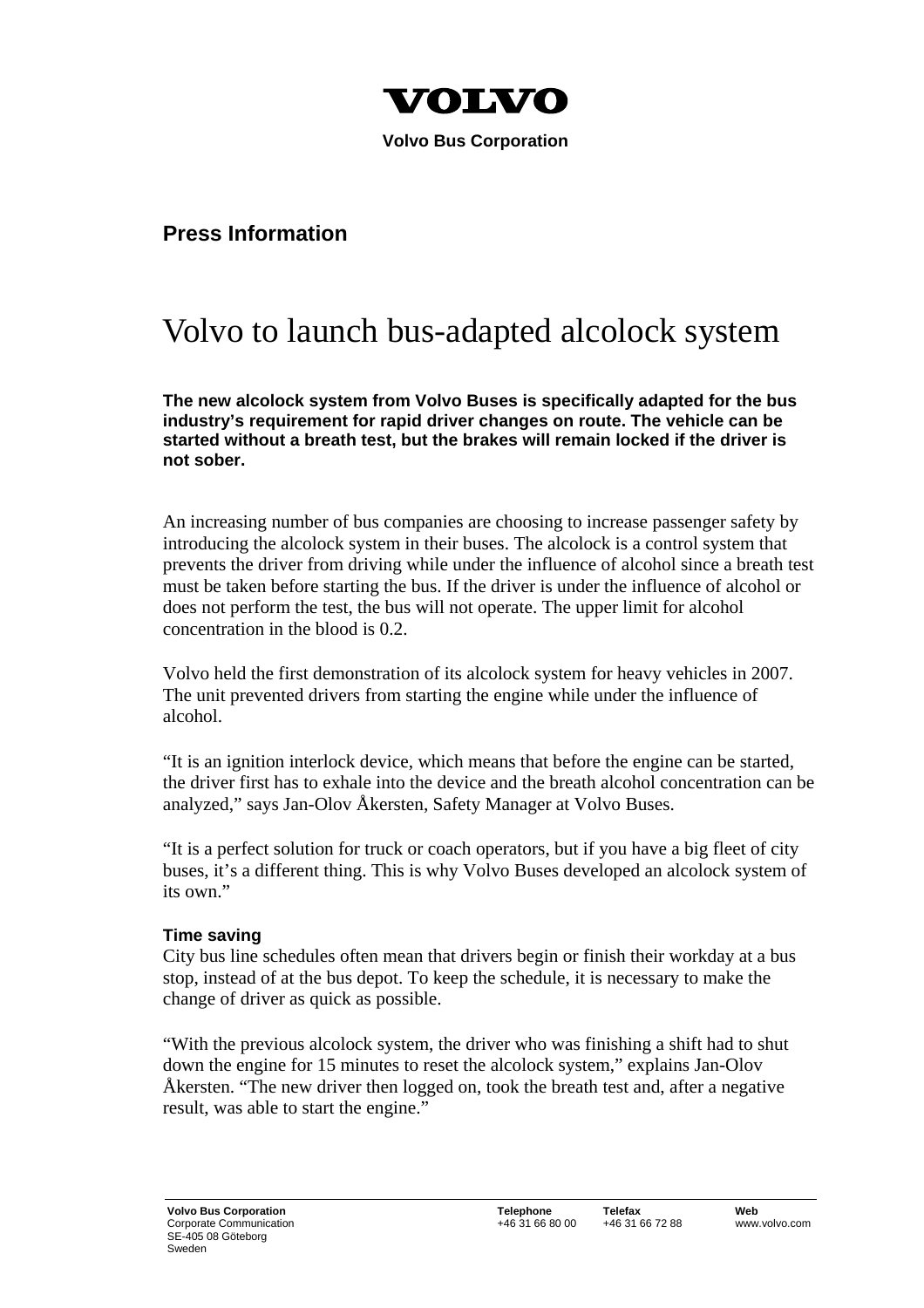With the new Volvo alcolock solution, there is no need to turn off the engine, as the brakes instead block the bus, saving valuable time. Now, the driver firstly resets the system with a button, but allows the engine to run. The brakes are simultaneously activated. The second driver performs the breath test and is then able to continue the journey.

"There is another major advantage for operators with large bus fleets," says Jan-Olov Åkersten.

Preparing and warming up a bus fleet in the depot in the morning can be a one-man job. Having to first perform 30 breath tests to be able to start 30 buses takes a long time. But now, there is no need for the breath test until the driver comes to collect the bus.

The system is also adapted for workshops. There is a workshop mode, which means that the bus can be driven in the depot at a maximum speed of 15 km/hour with hazard flashers, without first performing a breath test.

## **Dashboard display**

Volvo Buses' alcolock system consists of a handheld unit connected to the dashboard display. The display is located where all other information about the bus is shown and the driver can see the test results immediately without needing to remove the handheld unit from his/her mouth.

The handheld unit is not connected to a certain vehicle and can thus be collected from the buses and calibrated at one of Volvo Buses' service centers, which means that calibrating large bus fleets is simple.

"The new alcolock system is available for buses with the BEA 2 electrical system, which means most bus models manufactured in the past four years," says Jan-Olov Åkersten. "The system is simple to install as an aftermarket accessory or on the assembly line."